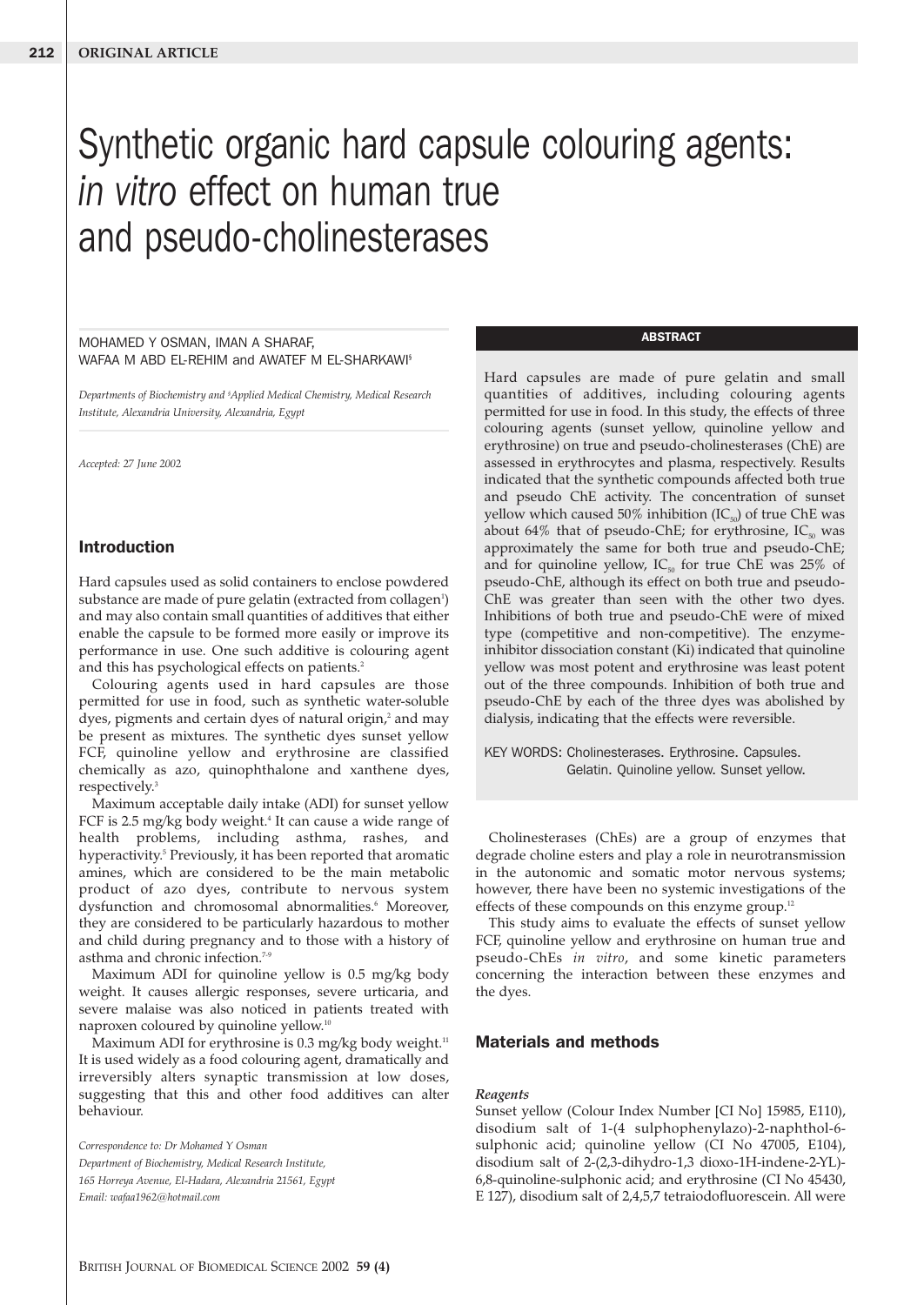Table 1. Values for the enzyme inhibitor dissociation constants of human plasma and erythrocyte ChE inhibited by sunset yellow, quinoline yellow or erythrosine. Results presented as mean ± SEM (*n*=10)

| <b>Inhibitor</b>                     | Ki x $106$ mol/L               |                                 | Km $\times$ 10 <sup>-4</sup> mol/L |                 | $(Ki/Km) \times 10^{-2}$ mol/L  |                                | $IC50 \times 10^{-4}$ mol/L    |                                 |
|--------------------------------------|--------------------------------|---------------------------------|------------------------------------|-----------------|---------------------------------|--------------------------------|--------------------------------|---------------------------------|
|                                      | Plasma                         | <b>RBCs</b>                     | Plasma                             | <b>RBCs</b>     | Plasma                          | <b>RBCs</b>                    | Plasma                         | <b>RBCs</b>                     |
| Sunset yellow                        | $9.46 \pm 0.34$ \$4*           | $4.26 \pm 0.204$ <sup>4\$</sup> | $1.48 \pm 0.10$ **                 | $1.78 \pm 0.07$ | $7.11 \pm 0.44$ \$4*            | $2.34 \pm 0.11$ \$A            | $4.23 \pm 0.38$ \$4*           | $2.75 \pm 0.28$ §               |
| Quinoline yellow $2.36 \pm 0.138$ ** |                                | $0.352 \pm 0.018$ <sup>§</sup>  | $1.34 \pm 0.07$                    | $1.75 \pm 0.05$ | $1.79 \pm 0.10$ <sup>*</sup>    | $0.199 \pm 0.023$ <sup>.</sup> | $10.540 \pm 0.07$ <sup>*</sup> | $0.136 \pm 0.014$ <sup>§•</sup> |
| Erythrosine                          | $126.26 \pm 2.77$ <sup>1</sup> | $60.92 \pm 1.34$ <sup>1</sup>   | $1.32 \pm 0.06$ **                 | $1.71 \pm 0.11$ | $95.68 \pm 0.008$ <sup>4*</sup> | $34.52 \pm 0.90$ <sup>*</sup>  | $9.51 \pm 0.58$ <sup>1</sup>   |                                 |

K<sub>m</sub>: Michaelis constant

Ki: enzyme inhibitor dissociation constant

 $IC<sub>50</sub>$ : concentration required to inhibit 50% of the enzyme activity

\* significantly different as compared to corresponding mean value of erythrocyte cholinesterase (*P*<0.001)

\*\* significantly different as compared to corresponding mean value of erythrocyte cholinesterase (*P*<0.05)

• significantly different as compared to corresponding mean value using sunset yellow (*P*<0.001)

∆ significantly different as compared to corresponding mean value using quinoline yellow (*P*<0.001)

§ significantly different as compared to corresponding mean value using erythrosine (*P*<0.001)

obtained from Ellis and Everard (England). 5,5` dithiobisnitrobenzoic acid (DTNB) and acetyl thiocholine iodide (AThChI) were obtained from Sigma (St Louis, Mo, USA) and Aldrich (England), respectively. All other chemicals used were of reagent grade.

#### *Subjects*

Local ethics committee approval was obtained for the study, which comprised 10 healthy male subjects, free from any clinical symptoms of disease (age range: 25-35 years; red cell count 4.2-5.8 x  $10^{12}$  cell /L; cytocrite value: 40.2-49.9%). The nature of the study was explained to all participating subjects and written informed consent was obtained in each case. Laboratory investigations including complete blood picture, urine analysis, liver and kidney function tests were performed.

#### *Assays*

Fresh heparinised blood obtained from each subject in the study was used as a source of both plasma and erythrocyte ChE. Plasma ChE (pseudo-ChE) was obtained by centrifugation of 1 mL heparinised blood at 500 *xg* for 10 min. It was diluted (1 in 200) with phosphate buffer (0.1 mol/L, pH 8.0). Erythrocyte ChE (true ChE) was obtained by adding 10 µL red cells to 5 mL saline, followed by centrifugation at 500 *xg* for 10 min. The upper layer was discarded and the remaining RBCs were washed (x2) with 5 mL saline. The erythrocytes were resuspended in phosphate buffer (0.1 mol/L, pH 8.0) at a dilution of 1 in 500  $(7.8 \times 10^{6} - 9.5 \times 10^{6} \text{ cell/mL})$ .<sup>13</sup>

The effect of each colouring agent on the activity of both plasma and erythrocyte ChE was determined in triplicate at 37˚C by the colourimetric method of Ellman *et al*<sup>14</sup> at 412 nm.

Separate assay mixtures contained 2 mL plasma suspension and 2 mL erythrocyte suspension, each in phosphate buffer, together with an amount of enzyme equivalent to 0.08 U/mL, 66 µL DTNB (0.1 mol/L) and 13 µL AThChI (0.5 mmol/L). Control ChE activity was considered as 100% (in the absence of inhibitor) and the enzyme activity after addition of each inhibitor expressed as percentage of control activity.

For determination of inhibition type and the enzymeinhibitor dissociation constant  $(K_i)$  of each colour, the assay was carried out with the inhibitor at a constant concentration and various substrate concentrations (0.5, 1.0, 1.5, and 2.0 mmol/L AThChI). Each colouring agent was added simultaneously to the above mixture in the following concentrations: sunset yellow at 1.3, 2.2, 3.3, and  $4.4 \times 10^4$ mol/L, quinoline yellow at 1.35, 2.70, 4.10, 5.50, and 6.80 x  $10^{-5}$  mol/L, and erythrosine at 0.68, 1.00, 1.40 and 2.00 mmol/L. The enzyme-inhibitor mixture and enzyme alone were assayed.15 Measurement of the concentrations required to inhibit 50% of the enzyme activity  $(IC_{50})$  was considered to reflect the difference in inhibitory power of the three dyes.

#### *Dialysis*

Four cellophane tubes each containing 3 mL plasma suspension and quantities of enzymes equivalent to 0.08 unit/mL were used. To each tube only one of the inhibitors was added in the following concentrations: sunset yellow at 3.3 x 10<sup>-4</sup> mol/L, quinoline yellow at 5.5 x 10<sup>-5</sup> mol/L or erythrosine at  $1 \times 10^{3}$  mol/L. Controls were prepared without addition of inhibitor.

The tubes dialysed each separately overnight against phosphate buffer (0.1 mol/L, pH 8.0) at 4˚C with occasional changes of the buffer. All the dialysed tubes were assayed for ChE activity as described before and compared with undialysed enzyme with inhibitor.

Results presented in Table 1 and Figures 1, 2 and 3 were evaluated statistically using two-way analysis of variance. Paired *t*-test was used for comparison of results before and after dialysis.16

### **Results**

At low sunset yellow concentration (1.3 x  $10^4$  mol/L) the activities of pseudo and true ChE decreased by 5% and 16%, respectively. Increasing the sunset yellow concentration to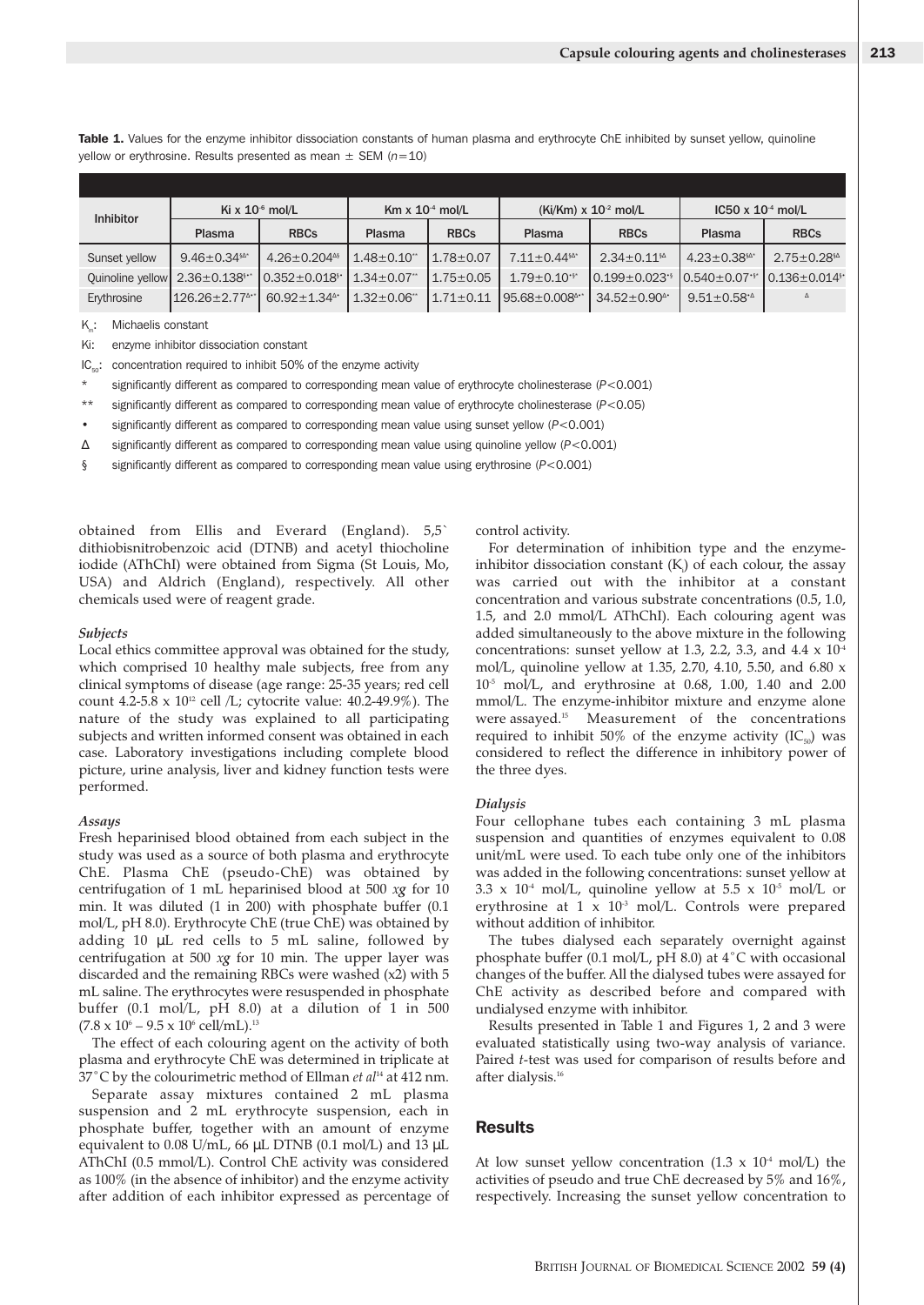| <b>Inhibitor</b> | $[1]$ mol/L          | % ChE (activity) |                   |  |
|------------------|----------------------|------------------|-------------------|--|
|                  |                      | Before dialysis  | After dialysis    |  |
| Sunset yellow    | $3.3 \times 10^{-4}$ | $56.75 \pm 1.05$ | $83.83 \pm 1.10*$ |  |
| Quinoline yellow | $5.5 \times 10^{-5}$ | $52.63 \pm 0.90$ | $79.85 \pm 1.08*$ |  |
| Erythrosine      | $1 \times 10^{-3}$   | $49.86 \pm 0.94$ | $91.22 \pm 9.56*$ |  |

Table 2. Effect of dialysis on plasma ChE activity before and after the addition of sunset yellow, quinoline yellow or erythrosine

Results presented as mean ± SEM (*n*=10)

Mean actual activity of plasma ChE  $\pm$  SEM was  $1.88 \pm 0.05$   $\mu$ mol/min/mL

Control was considered as 100% activity

\* significantly different as compared to corresponding values before dialysis (*P*<0.001)



Results expressed as mean  $\pm$  SEM for 10 individuals

The actual mean activity of plasma and erythrocyte cholinesterases in the absence of inhibitor (sunset yellow)

are 1.88±0.05  $\mu$ mol/min/mL and 1.2±0.02  $\mu$ mol/min/10<sup>9</sup> cells respectively (represent 100% activity or 0% inhibition)

 $\Box$ Indicates significant difference compared to corresponding inhibition percentage of erythrocyte cholinesterase

- at the same concentration of sunset yellow (*P* < 0.001).
- significant difference compared to corresponding percentages using 1.3x10<sup>-4</sup> mol/L ( $P$ <0.001)
- ∆ significant difference compared to corresponding percentages using 2.2x10-4 mol/L (*P*<0.001)
- significant difference compared to corresponding percentages using 3.3x10<sup>-4</sup> mol/L (P<0.001)
- @ significant difference compared to corresponding percentages using 4.4x10-4 mol/L (*P*<0.001)

 $3.3x10^4$  mol/L resulted in inhibition of  $43\%$  and  $70\%$ , respectively (Figure 1).

Low concentration of quinoline yellow  $(1.35 \times 10^{5} \text{ mol/L})$ resulted in a 2.6% decrease in the activity of pseudo-ChE, while activity of true ChE decreased to 48% of normal. With increasing concentrations of quinoline yellow up to  $6.8 \times 10^{5}$  mol/L, inhibition of pseudo-ChE and true ChE activities reached 53% and 87% of normal, respectively (Figure 2).

At a low concentration of erythrosine (0.68 mmol/L) there was a decrease in plasma and erythrocyte ChE activities, which reached 24% and 38% of normal, respectively. With increased concentrations of erythrosine up to 1.4 mmol/L, the inhibition of pseudo-ChE and true ChE activities reached 52% and 64% of normal, respectively (Figure 3).

Double reciprocal curves (Lineweaver-Burke plots of reciprocal velocity 1/v versus reciprocal substrate concentration 1/[S]) for sunset yellow, quinoline yellow and erythrosine (at constant concentration) with both pseudoand true ChE gave curves similar to those mentioned by Steinberg and Cramer<sup>17</sup> for mixed-type inhibition (i.e. inhibition has some of the characteristics of the competitive and some of the non-competitive mechanisms), taking human erythrocyte ChE inhibited by quinoline yellow as an example (Figure 4a). The slopes obtained from the lines were replotted versus inhibitor concentration [I] (Figure 4b) according to Cleland.<sup>18</sup>

Derived  $IC_{50}$  and Ki (enzyme-inhibitor dissociation constant) indicated that quinoline yellow had higher inhibitory power on both plasma and erythrocyte ChE than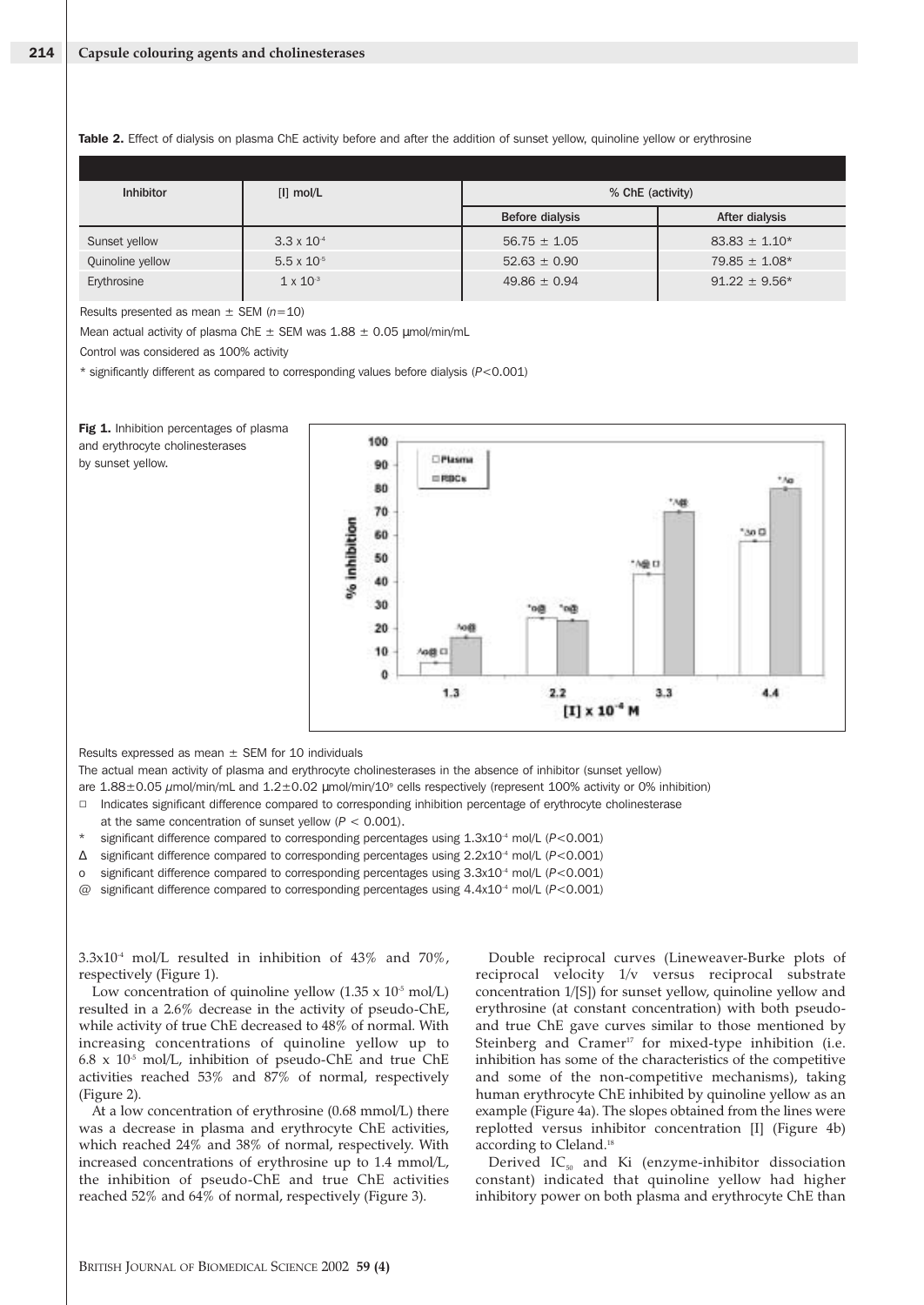

Results expressed as mean  $\pm$  SEM for 10 individuals

The actual mean activity of plasma and erythrocyte cholinesterases in the absence of inhibitor (quinoline yellow)

are 1.88±0.05 µmol/min/mL and 1.2±0.02 µmol/min/10<sup>9</sup> cells respectively (represent 100% activity or 0% inhibition)

- $\Box$ significant difference compared to corresponding inhibition percentage of erythrocyte cholinesterase at the same
- concentration of quinoline yellow (*P*<0.001).
- significant difference compared to corresponding percentages using 1.35 x 10<sup>-5</sup> mol/L (*P*<0.001)
- ∆ significant difference compared to corresponding percentages using 2. 7x 10-5 mol/L (*P*<0.001)
- o significant difference compared to corresponding percentages using 4.1 x 10-5 mol/L (*P*<0.001)
- @ significant difference compared to corresponding percentages using 6.8 x 10-5 mol/L (*P*<0.001)
- b significant difference compared to corresponding percentage of erythrocyte cholinesterase with 6.8 x 10<sup>-5</sup> mol/L quinoline yellow (*P* < 0.01).

did sunset yellow or erythrosine (Table 1).

Inhibitory effects of sunset yellow, quinoline yellow and erythrosine could be abolished by dialysis, recovering about 90% of their original activity. This indicated that the three dyes are reversible inhibitors (Table 2).

#### **Discussion**

The results obtained *in vitro* by addition of different concentrations of sunset yellow, quinoline yellow or erythrosine at constant substrate and enzyme concentrations, indicate that each dye has a different inhibitory power. However, dose-dependent inhibition of true and pseudo-ChE activities demonstrates that these dyes are strong inhibitors.

Water-soluble dyes such as sunset yellow are biotransformed by intestinal microorganisms in the gastrointestinal tract, and their toxicity, mutagenicity and carcinogenicity in the intestine or liver may be attributed to their metabolites.<sup>19</sup>

Decolourisation of azo dyes can involve both adsorption to cell biomass and degradation by azo-bond reduction during anaerobic digestion. Degradation is expected to form toxic aromatic amines.<sup>8</sup> The kinetics of azoreductase, responsible for decolourisation of structurally simple azo dyes, suggests a competitive inhibition model.<sup>20</sup>

With regard to  $IC_{50}$  values of the three dyes against human erythrocytes, quinoline yellow was found to have the highest potency (P<0.001), being 20 and 60 times more potent than sunset yellow and erythrosine, respectively. Indeed, the  $IC_{50}$  for quinoline yellow was comparable with values for the organophosphorus compounds dyfonateoxon  $(2.15 \times 10^5 \text{ mol/L})$ , paraoxon  $(1.99 \times 10^5 \text{ mol/L})$  and malaoxon  $(7.04 \times 10^{5} \text{ mol/L})$  in bovine erythrocytes.<sup>21</sup>

Previous studies indicated that erythrosine and related dyes inhibit membrane transport of dopamine by increasing potassium permeability of neurons, $2^2$  thereby decreasing dopamine uptake *in vitro*. 23

Yu and associates $24$  reported that lesions of apparent ischaemic origin in rat sciatic nerve were induced photochemically by laser irradiation combined with systemic administration of the photosensitising dye erythrosine. At the irradiated nerve site, occlusion of blood vessels with aggregated thrombocytes, fibrins and deformed erythrocytes was seen, supporting the theory that a photochemical reaction caused intraneural ischaemia.

From the kinetic studies of AThChI hydrolysis at constant enzyme and substrate concentrations in the presence of different dye concentrations, it was possible to determine the type of inhibition and enzyme inhibitor dissociation constants. The results obtained indicated that inhibition of both plasma and erythrocyte ChEs in the presence of these three colouring agents was of mixed (competitive and noncompetitive) type, which is similar to the inhibition of ChE produced by the erythrosine analogues trifluoperazine and perphenazine. These two compounds showed that inhibition of erythrocyte ChE is of mixed type at concentrations above 20 µmol/L and 40 µmol/L, respectively.25

Ki/Km values for plasma and erythrocyte ChE inhibition by these dyes indicated that the affinity of erythrosine for both true and pseudo-ChE was higher than for the other two dyes studied. Ki values for true and pseudo-ChEs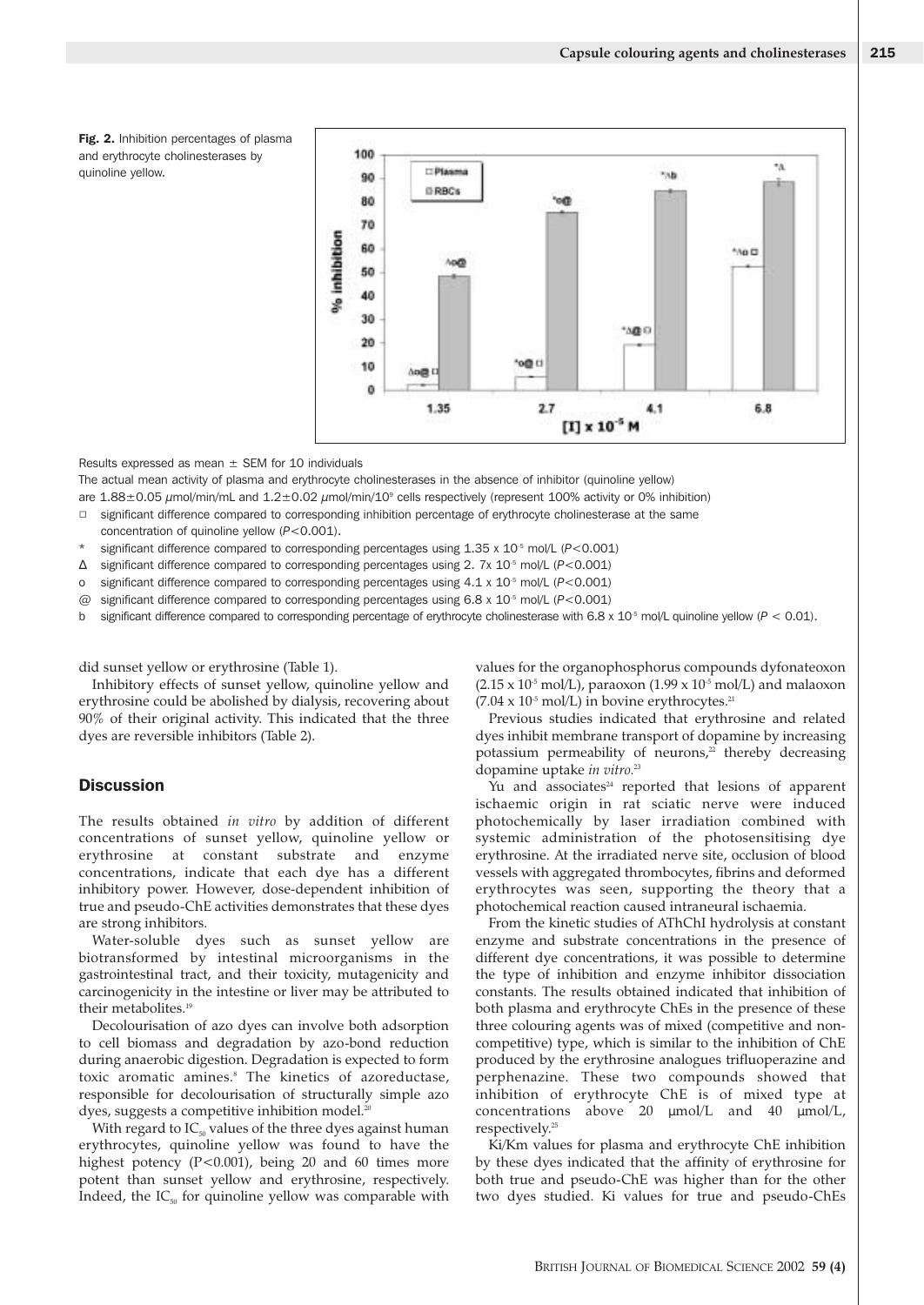Fig. 3. Inhibition percentages of plasma and erythrocyte cholinesterases by erythrosine.



Results expressed as mean  $\pm$  SEM for 10 individuals

The actual mean activity of plasma and erythrocyte cholinesterases in the absence of inhibitor (Erythrosine) are  $1.88\pm0.05$   $\mu$ mol/min/mL and 1.2±0.02  $\mu$ mol/min/10<sup>9</sup> cells respectively (represent 100% activity or 0% inhibition)

- $\Box$  significant difference compared to corresponding inhibition percentage of erythrocyte cholinesterase at the same concentration of erythrosine (*P*<0.001).
- significant difference compared to corresponding percentages using 0.68 mmol/L ( $P$  <0.001).
- ∆ significant difference compared to corresponding percentages using 1 mmol/L (*P* <0.001)
- o significant difference compared to corresponding percentages using 1.4 mmol/L (*P*<0.001)
- @ significant difference compared to corresponding percentages using 2 mmol/L (*P* < 0.001)
- b significant difference compared to corresponding inhibition percentage of erythrocyte cholinesterase with 1.4 mmol/L (*P* < 0.05)



Fig.4a. Lineweaver-Burk plot of human RBC AChE inhibited by quinoline yellow: (o) control,  $(D)$  1.35 x 10<sup>-5</sup> mol/L,  $(\triangle)$  2.70 x 10<sup>-5</sup> mol/L. ( $\bullet$ ) 4.10 x 10<sup>-5</sup> mol/L.  $($  $\blacksquare$ ) 5.5 x 10<sup>-5</sup> mol/L Values are means ± SEM for 10 individuals

indicated that quinoline yellow potency was greatest, followed by sunset yellow and then erythrosine.

Difference in degree of inhibition of erythrocyte ChE could be due to the behaviour of each of the inhibitor towards the erythrocyte membrane. ChE in erythrocyte membranes is a dimer where identical subunits are linked by a disulphide bridge and anchored in the membrane by a glycoinositol phospholipid at the C terminus of each peptide. Thus, disruption of the disulphide bridges may allow greater changes in the conformation of the enzyme, and might be the

basis of the higher degree of inhibition seen.<sup>26</sup>

Reversibility of dye inhibition was confirmed by dialysis, which confirmed the results of previous study. $27$ 

From the results obtained in the present study, it is concluded that the differences in the rate of inhibition of both plasma and erythrocyte ChE by sunset yellow, quinoline yellow or erythrosine may be attributed to the variation in dye composition and to the difference in the mode of interaction of each with the active site of the enzyme. Moreover, the abolition of dye-induced inhibition